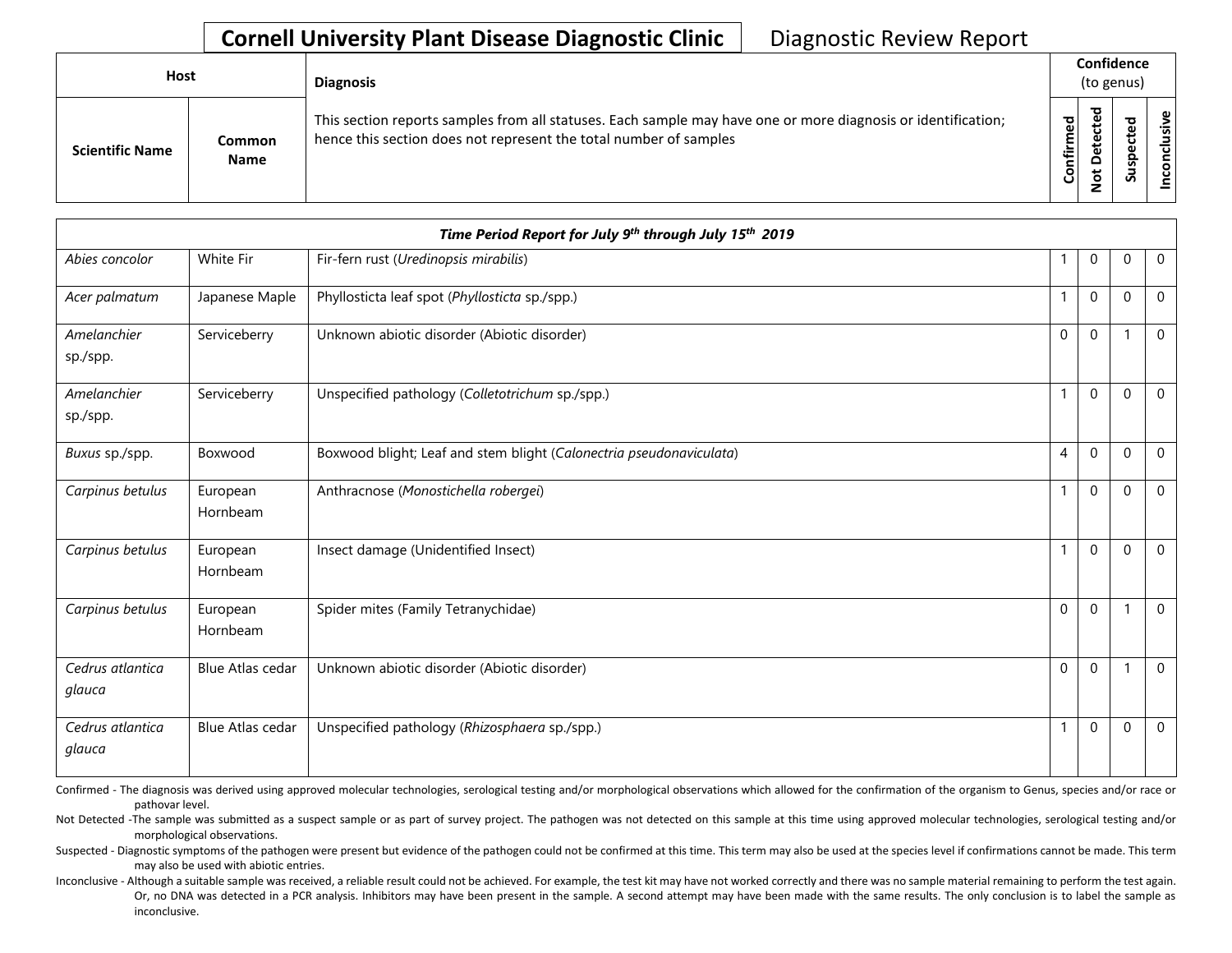| <b>Host</b>            |                       | <b>Diagnosis</b>                                                                                                                                                                   |           | Confidence<br>(to genus)         |   |                       |
|------------------------|-----------------------|------------------------------------------------------------------------------------------------------------------------------------------------------------------------------------|-----------|----------------------------------|---|-----------------------|
| <b>Scientific Name</b> | Common<br><b>Name</b> | This section reports samples from all statuses. Each sample may have one or more diagnosis or identification;<br>hence this section does not represent the total number of samples | Confirmed | ᇃ<br>ں<br>Φ<br>یو<br>≏<br>پ<br>- | n | ω<br><u>.နိ</u><br>᠊ᠣ |

| Chamaecyparis<br>sp./spp.  | Falsecypress         | Spider mites (Family Tetranychidae)                                   |              | $\Omega$     | $\Omega$     | $\mathbf 0$    |
|----------------------------|----------------------|-----------------------------------------------------------------------|--------------|--------------|--------------|----------------|
| Chamaecyparis<br>sp./spp.  | Falsecypress         | Tip blight (Kabatina sp./spp.)                                        | $\mathbf{1}$ | $\mathbf{0}$ | $\Omega$     | $\mathbf 0$    |
| Humulus lupulus            | Hops                 | Hop downy mildew (Pseudoperonospora humuli)                           | $\mathbf 0$  |              | $\Omega$     | $\mathbf 0$    |
| Humulus lupulus            | Hops                 | Unspecified pathology (Alternaria sp./spp.)                           | $\mathbf{1}$ | $\mathbf{0}$ | $\mathbf{0}$ | $\mathbf 0$    |
| Hydrangea<br>arborescens   | Hydrangea            | Bacterial leaf spot (Xanthomonas sp./spp.)                            | 1            | $\mathbf 0$  | $\Omega$     | $\mathbf 0$    |
| Juniperus<br>virginiana    | Eastern Red<br>cedar | Fletcher scale (Parthenolecanium fletcheri)                           | $\mathbf{0}$ | $\mathbf{0}$ |              | $\mathbf 0$    |
| Juniperus<br>virginiana    | Eastern Red<br>cedar | Non-pathogenic; Saprophyte (Secondary Agents; Saprophytes; Unspecif.) | 1            | $\mathbf{0}$ | $\Omega$     | $\mathbf 0$    |
| Lycopersicon<br>esculentum | Tomato               | Non-pathogenic; Saprophyte (Secondary Agents; Saprophytes; Unspecif.) | $\mathbf{1}$ | $\mathbf 0$  | $\Omega$     | $\overline{0}$ |
| Lycopersicon<br>esculentum | Tomato               | Oedema; Edema (Abiotic disorder)                                      | 1            | $\mathbf{0}$ | $\Omega$     | $\mathbf 0$    |
| Lycopersicon<br>esculentum | Tomato               | Late blight (Phytophthora infestans)                                  | $\mathbf 0$  |              | $\mathbf{0}$ | $\mathbf 0$    |

Confirmed - The diagnosis was derived using approved molecular technologies, serological testing and/or morphological observations which allowed for the confirmation of the organism to Genus, species and/or race or pathovar level.

Not Detected -The sample was submitted as a suspect sample or as part of survey project. The pathogen was not detected on this sample at this time using approved molecular technologies, serological testing and/or morphological observations.

Suspected - Diagnostic symptoms of the pathogen were present but evidence of the pathogen could not be confirmed at this time. This term may also be used at the species level if confirmations cannot be made. This term may also be used with abiotic entries.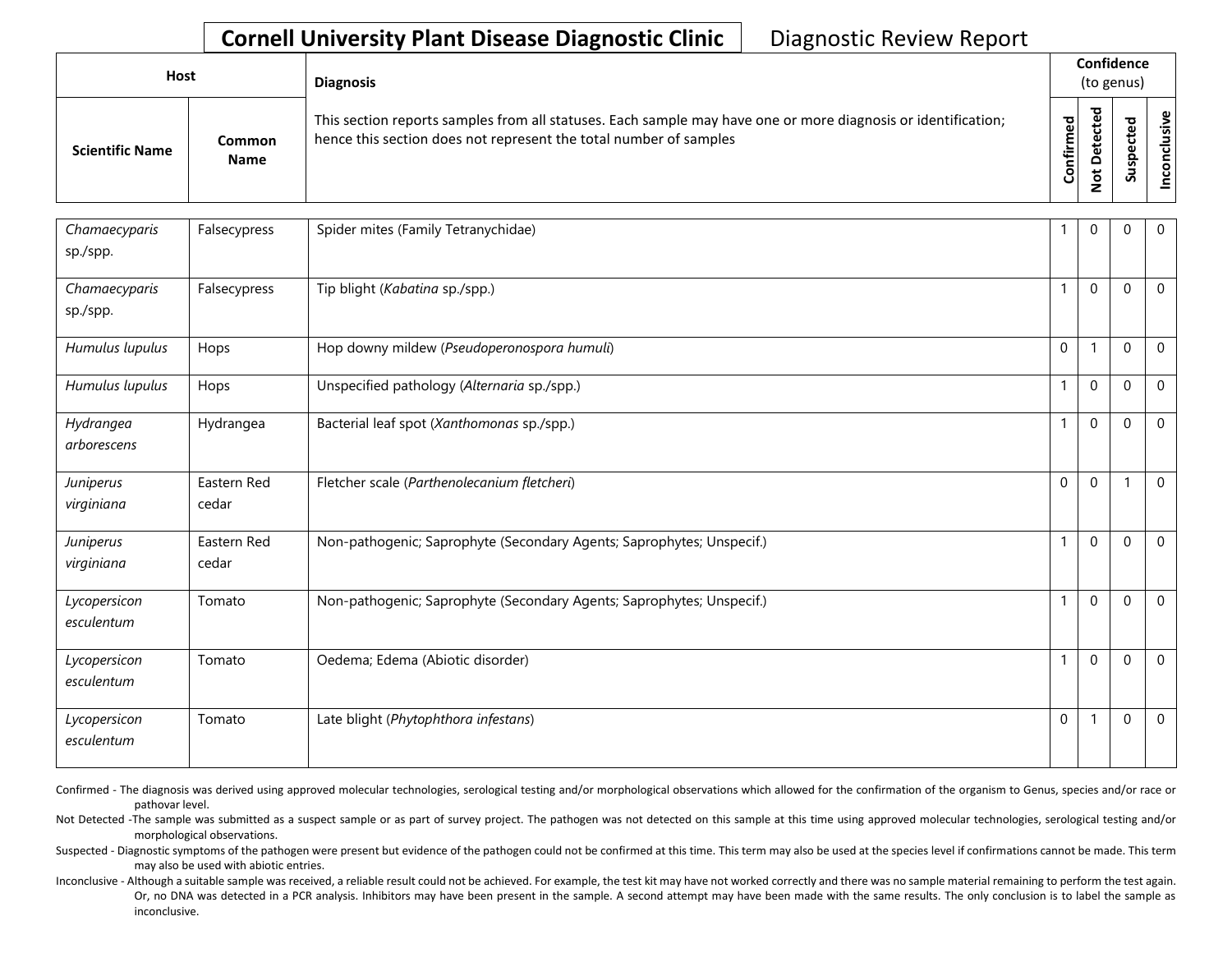| Host |                        |                              | <b>Diagnosis</b>                                                                                                                                                                   | Confidence<br>(to genus) |             |                  |                                     |
|------|------------------------|------------------------------|------------------------------------------------------------------------------------------------------------------------------------------------------------------------------------|--------------------------|-------------|------------------|-------------------------------------|
|      | <b>Scientific Name</b> | <b>Common</b><br><b>Name</b> | This section reports samples from all statuses. Each sample may have one or more diagnosis or identification;<br>hence this section does not represent the total number of samples | ᅙ<br>ω<br>nfirm<br>පි    | ಕ<br>ω<br>ω | ௨<br>s<br>-<br>S | $\mathbf{\omega}$<br><u>.ក</u><br>8 |

| Lycopersicon<br>esculentum | Tomato               | Non-pathogenic; Saprophyte (Secondary Agents; Saprophytes; Unspecif.) |              | $\mathbf 0$      | 0           | $\mathbf 0$  |
|----------------------------|----------------------|-----------------------------------------------------------------------|--------------|------------------|-------------|--------------|
| Lycopersicon<br>esculentum | Tomato               | Root damage (Abiotic disorder)                                        | $\Omega$     | $\mathbf{0}$     |             | $\mathbf{0}$ |
| Malus domestica            | Domestic Apple       | Canker (Unidentified Agent)                                           | $\mathbf 0$  | $\mathbf 0$      |             | $\mathbf 0$  |
| Malus domestica            | Domestic Apple       | Fire blight (Erwinia amylovora)                                       | $\Omega$     |                  | $\Omega$    | $\mathbf 0$  |
| Malus sylvestris           | Common Apple         | Additional sample requested (Identification Analysis)                 |              | $\mathbf 0$      | $\Omega$    | $\mathbf 0$  |
| Malus sylvestris           | Common Apple         | Non-pathogenic; Saprophyte (Secondary Agents; Saprophytes; Unspecif.) | $\mathbf{1}$ | $\mathbf 0$      | $\mathbf 0$ | $\mathbf 0$  |
| Mentha spicata             | Spearmint            | Crown and root rot (Phytophthora sp./spp.)                            |              | $\Omega$         | $\Omega$    | $\mathbf 0$  |
| Picea pungens              | <b>Blue Spruce</b>   | Scale insects (Order Homoptera)                                       |              | $\Omega$         | $\Omega$    | $\mathbf{0}$ |
| Picea pungens              | <b>Blue Spruce</b>   | Spruce bud scale (Physokermes sp./spp.)                               |              | $\boldsymbol{0}$ | $\Omega$    | $\mathbf 0$  |
| Picea pungens              | <b>Blue Spruce</b>   | Spruce spider mite (Oligonychus ununguis)                             | $\Omega$     | $\mathbf{0}$     |             | $\mathbf{0}$ |
| Picea pungens              | <b>Blue Spruce</b>   | Stigmina needle blight (Stigmina lautii)                              |              | $\Omega$         | $\Omega$    | $\mathbf 0$  |
| Picea pungens              | <b>Blue Spruce</b>   | Unknown abiotic disorder (Abiotic disorder)                           | $\Omega$     | $\Omega$         |             | $\mathbf 0$  |
| Pinus nigra                | <b>Austrian Pine</b> | Red band needle blight (Dothistroma septosporum)                      |              | $\boldsymbol{0}$ | $\Omega$    | $\mathbf 0$  |

Confirmed - The diagnosis was derived using approved molecular technologies, serological testing and/or morphological observations which allowed for the confirmation of the organism to Genus, species and/or race or pathovar level.

Not Detected -The sample was submitted as a suspect sample or as part of survey project. The pathogen was not detected on this sample at this time using approved molecular technologies, serological testing and/or morphological observations.

Suspected - Diagnostic symptoms of the pathogen were present but evidence of the pathogen could not be confirmed at this time. This term may also be used at the species level if confirmations cannot be made. This term may also be used with abiotic entries.